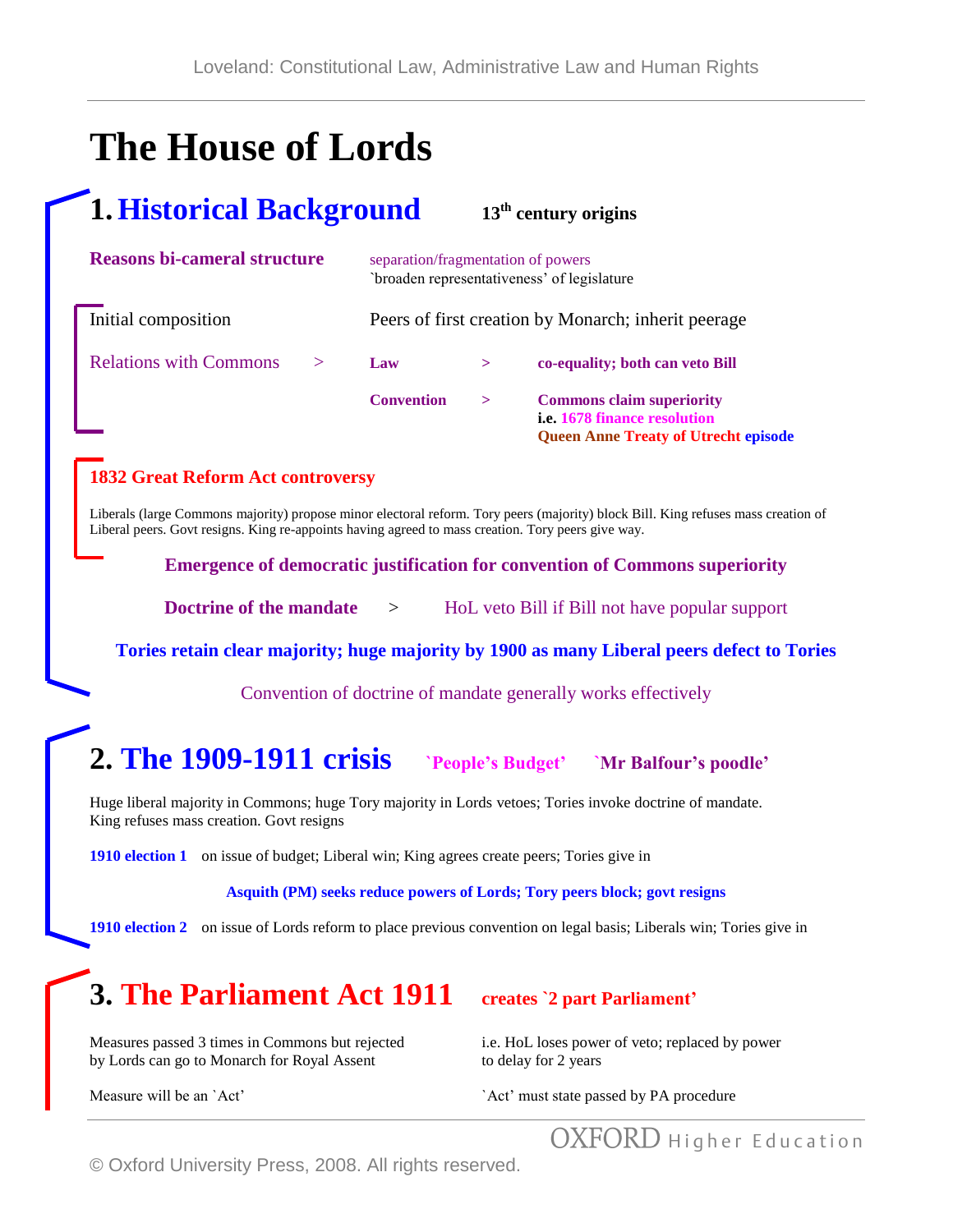Cannot be used to extend lifetime of Parliament Interim measure; pending reform composition ?? **4. The 1945-1999 era still very large Tory majority The Salisbury Convention** > Tory peers say not use delay power re Bill in manifesto **Parliament Act 1949** > Passed by 2 part Parliament; reduced HoL delay power to 1 year Was it ultra vires 1911 Act ? No legal challenge made **HoL seems anachronistic in modern democracy; rarely sat; little work; little legitimacy Life Peerages Act 1958 >** Increase level of expertise in HoL Make composition more representative Reduce Tory majority **Rejuvenation of House more work and better quality work 1967 White Paper functions** complement Commons; examine details of bills; initiate noncontentious bills; forum for debate; scrutinize executive **composition** suggest divide `working peers' and voting peers; this wd reduce Tory majority; not pursued **Relations with Labour government 1974-1979 frequent votes against Commons measures Relations with Thatcher government 1979-1990 occasional votes against Commons measures**

1990; hereditaries (750) more numerous than life peers (450) and HoL has constant Tory majority

# **5. The House of Lords Act 1999 Blair government manifesto pledge**

Initial proposal remove all hereditaries; compromise with Tories allows 92 hereditaries remain

| <b>Immediate effects</b> | reduce size of HoL membership                                 |
|--------------------------|---------------------------------------------------------------|
|                          | reduce Tory peers; no party has majority                      |
|                          | HoL oppose government regularly; esp. criminal justice issues |

### **5.1 Further reform proposals**

**Wakeham Commission (2001)** propose minor reduction in HoL powers

OXFORD Higher Education

© Oxford University Press, 2008. All rights reserved.